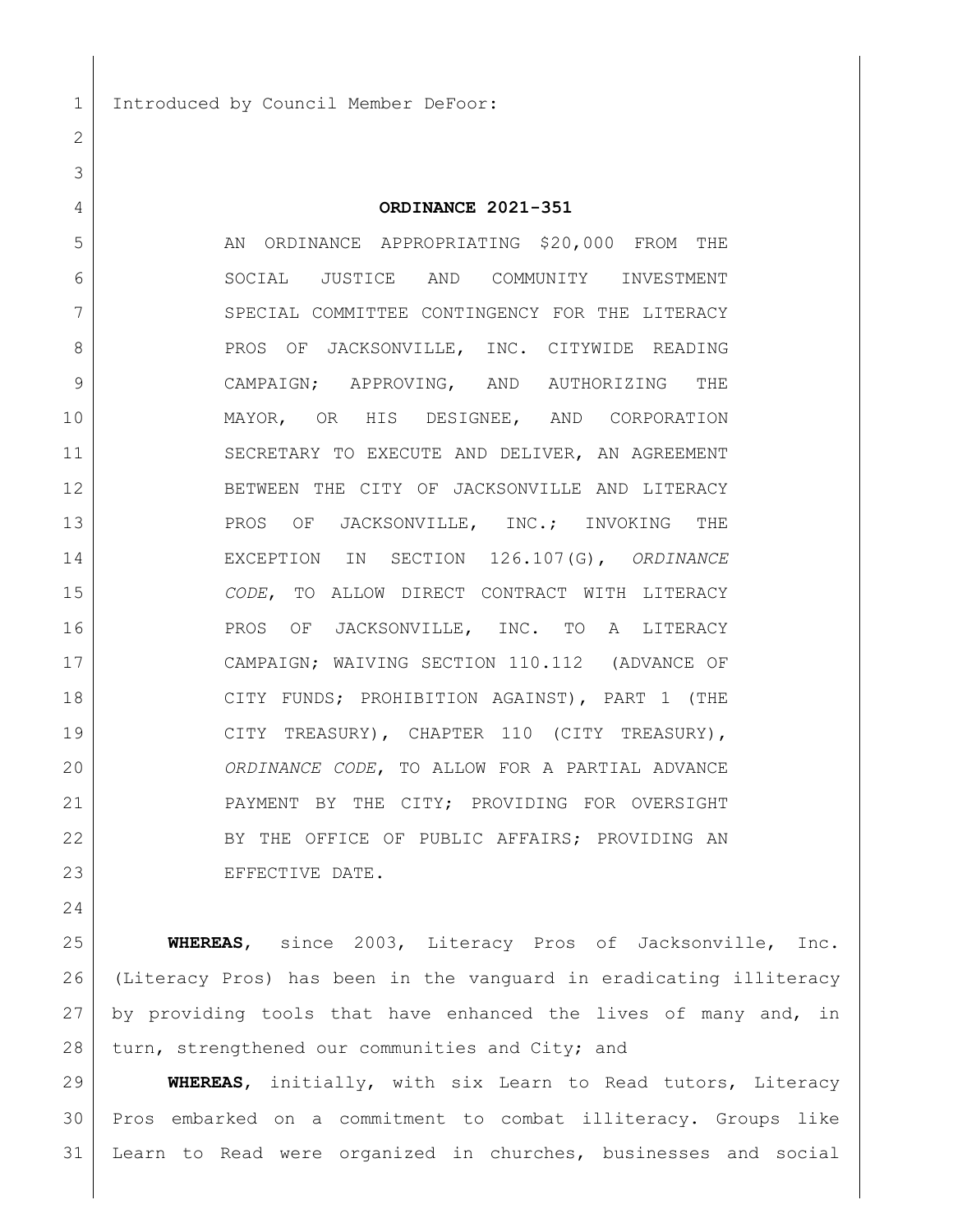1 organizations to identify and train volunteers as tutors; and

 **WHEREAS**, in 2013, Literacy Pros partnered with the Jacksonville Sheriff's Office to provide literacy workshops for inmates. Beginning with literacy workshops at the Community Transitional Center, Literacy Pros has helped hundreds of inmates learn how to read and, in doing so, made a difference in the lives of inmates and their families, lowered the rate of recidivism and 8 provided a pathway toward productive citizenship; and

 **WHEREAS,** as Literacy Pros of Jacksonville, Inc. seeks to have a greater outreach to inspire young people to discover the life expanding opportunities through reading and seeks to do so through 12 a city wide campaign; now therefore

 **BE IT ORDAINED** by the Council of the City of Jacksonville:

 **Section 1. Appropriation.** For the 2020-2021 fiscal year, within the City's budget, there are hereby appropriated the indicated sum(s) from the account(s) listed in subsection (a) to 18 | the account(s) listed in subsection (b):

 (The account information is attached hereto as **Exhibit 1**, and 20 incorporated herein by this reference)

(a) Appropriated from:

22 See attached **Exhibit 1** \$20,000

(b) Appropriated to:

24 See attached **Exhibit 1** \$20,000

 (c) **Explanation of Appropriation -** The funding above is being 26 appropriated from the Social Justice and Community Investment Special Committee Contingency and to be utilized by Literacy Pros of Jacksonville, Inc. the conduct a city-wide campaign.

 **Section 2. Purpose.** The purpose of the appropriation in Section 1 is to provide funding for the Literacy Pros of

 $- 2 -$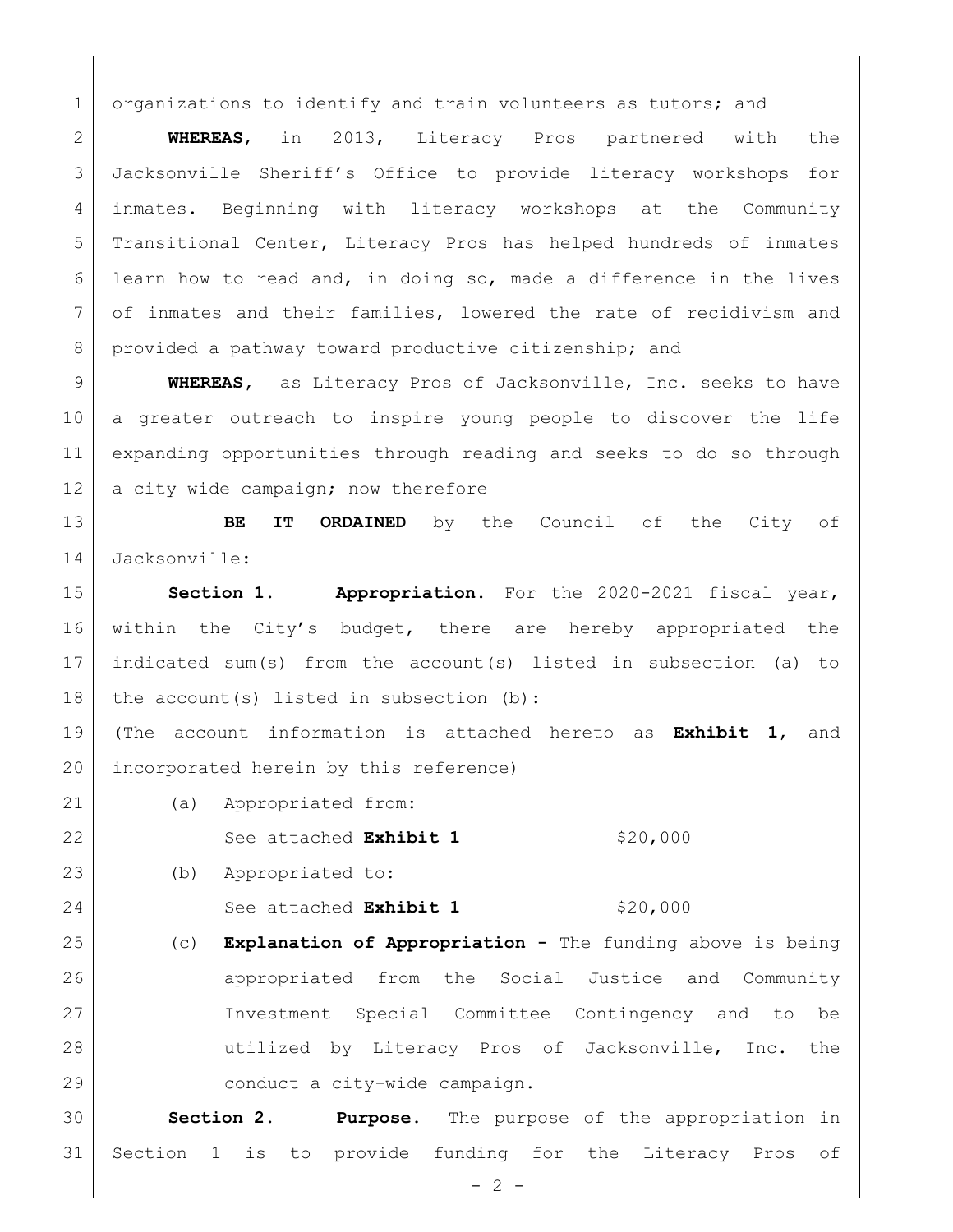Jacksonville, Inc. #YRead campaign, as more fully described in **Exhibit 2** attached hereto.

 **Section 3. Agreement approved and execution authorized.** 4 There is hereby approved, and the Mayor, or his designee, and Corporation Secretary are hereby authorized to execute and deliver, the Marketing Services Agreement between the City of Jacksonville and Literacy Pros of Jacksonville, Inc., in substantially the form as attached hereto as **Exhibit 3,** and incorporated herein by this reference (the "Agreement"). The Agreement may include such 10 additions, deletions and changes as may be reasonable, necessary 11 and incidental for carrying out the purposes thereof, as may be 12 acceptable to the Mayor, or his designee, with such inclusion and acceptance being evidenced by execution of the Agreement by the Mayor, or his designee; provided however, no modification to the Agreement may increase the financial obligations or liability of the City to an amount in excess of the amount stated in the Agreement or decrease the duties and obligations of Literacy Pros 18 of Jacksonville, Inc. as stated in the Agreement, and any such modification shall be technical only and shall be subject to appropriate legal review and approval by the Office of General Counsel and the City's Risk Management Division for appropriate insurance and indemnification requirements in accordance with Section 128.601, *Ordinance Code*. For the purposes of this Ordinance, the term "technical changes" is defined as those changes having no financial impact to the City and any other non- substantive changes that do not substantively increase the duties and responsibilities of the City under the provisions of the Agreement.

 **Section 4. Invoking the exception to Section 126.107(g), Ordinance Code.** The City is hereby authorized to procure the use of 31 | the professional services of Literacy Pros of Jacksonville, Inc.,

 $- 3 -$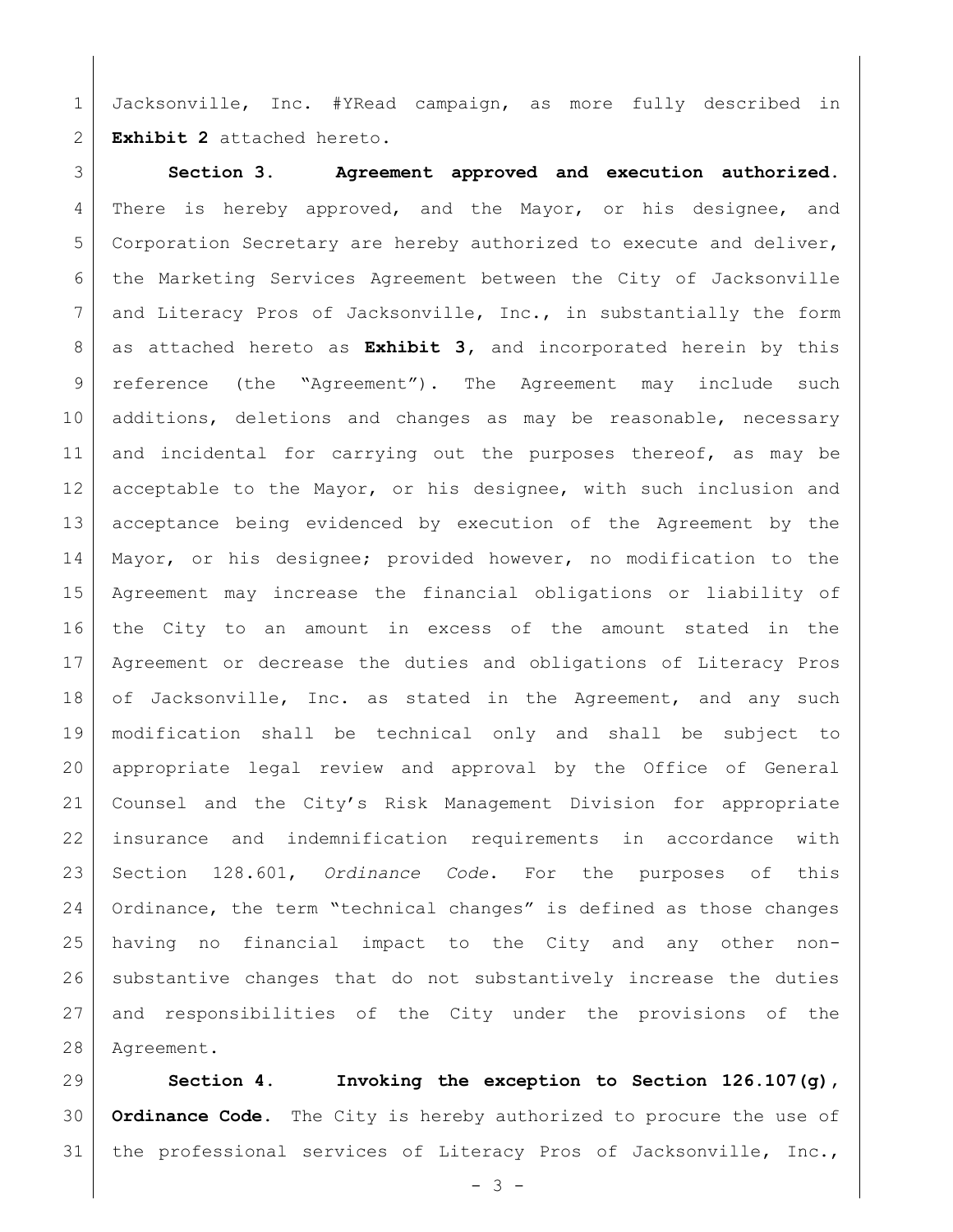to provide services for a literacy and reading marketing campaign. Pursuant to Section 126.107(g) (Exemptions), Part 1 (General Regulations), Chapter 126 (Procurement Code), *Ordinance Code*, such 4 procurement is exempted from competitive solicitation because the 5 supplies or services are to be provided by those specifically prescribed within authorizing legislation that appropriates the 7 same. With the exception of the foregoing, all other provisions of Chapter 126, *Ordinance Code*, shall remain in full force and effect.

 **Section 5. Waiving Section 110.112, Ordinance Code.** 10 Section 110.112 (Advance of City funds; prohibition against), Part 1 (The City Treasury), Chapter 110 (City Treasury), *Ordinance Code*, is hereby waived to allow for a partial advance payment as described in the Agreement.

 **Section 6. Oversight.** The Mayor is requested to appoint the Office of Public Affairs to oversee the project in Section 1 above and to ensure compliance with all other appropriate laws.

 **Section 7. Effective Date.** This Ordinance shall become effective upon signature by the Mayor or upon becoming effective 19 without the Mayor's signature.

Form Approved:

23 | /s/ Margaret M. Sidman

Office of General Counsel

Legislation prepared by: Margaret M. Sidman

GC-#1432567-v2-SJCI - DeFoor Literacy Pro.docx